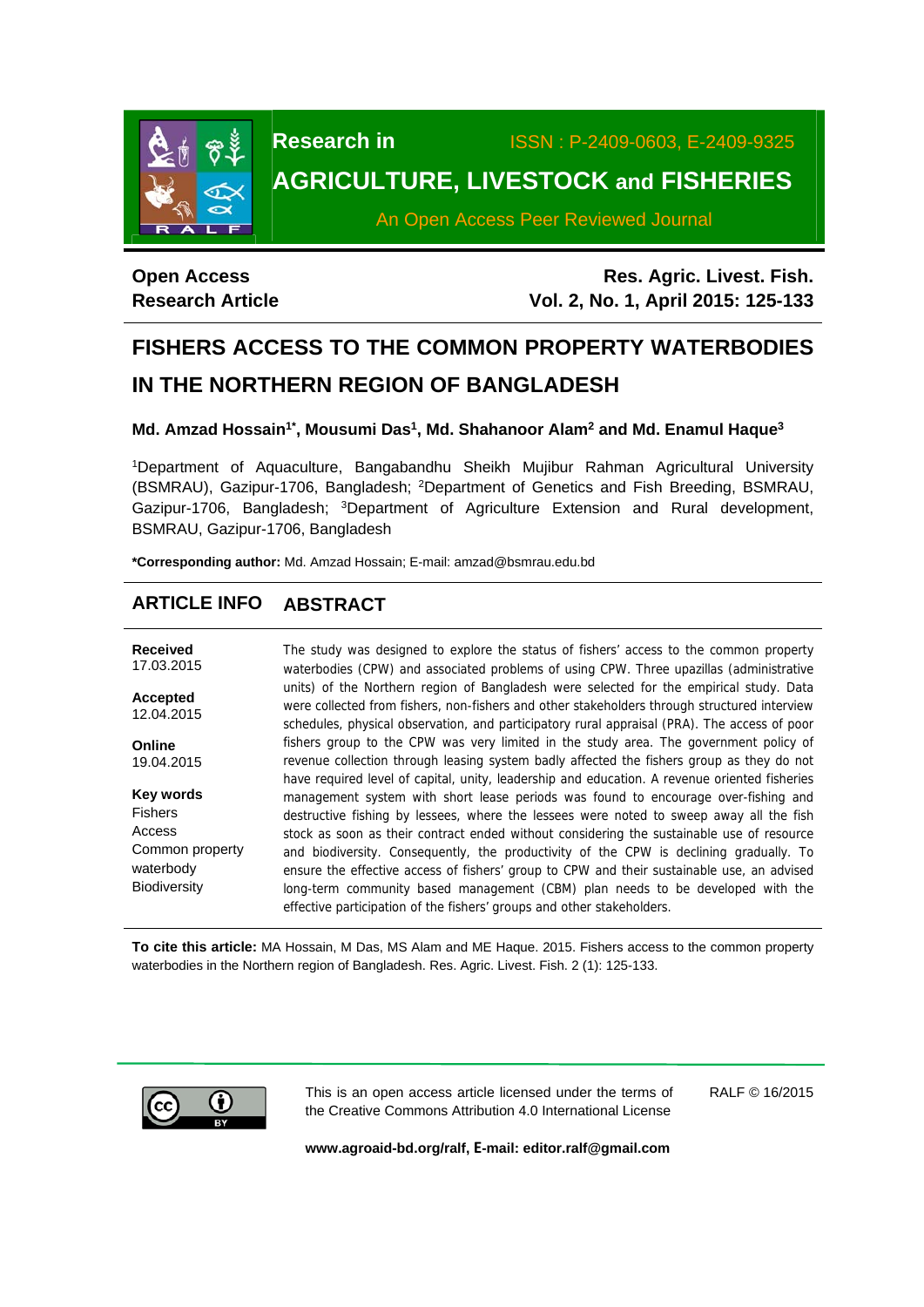## **INTRODUCTION**

 Fisheries are important sub-sector of agriculture in Bangladesh and play a significant role in nutrition, employment, foreign exchange earnings and food supply (Dey et al., 2005; Roos et al., 2007). The fishery subsector contributed 4.37% to GDP at current price during 2012-13. Around 16.2 million people earn their livelihood directly or indirectly from activities related to fisheries (DoF, 2014). Total fish production in 2012-2013 was 3.41 million Metric Tons (MT) of which 2.82 million MT came from inland waterbodies and 0.59 million MT from marine fisheries (FRSS, 2014).

 Historically, most of inland waterbodies were non-private or state property where fishing, animal grazing, fodder and plant harvesting were open to all. Those waterbodies are known as common property waterbodies (CPW). In course of time the government took away free fishing rights from the relatively large waterbodies (e.g., rivers, beels and haors) through establishment of periodic leasing system in order to generate revenues (Toufique, 1999). To facilitate the leasing process rivers and their tributaries are divided by the Ministry of Land (MoL) into several small arbitrary segments. These segments or waterbodies are then leased out through auction for the collection of revenue. Similarly, beels (land depressions) and ponds owned by the government fall under this category. There are over 10,000 waterbodies (inland waterbodies generating government revenue) in Bangladesh (Viswanathan et al., 2002) and they are leased to the highest bidder with a preference for fisher cooperatives but very often, either directly or by bidding through a cooperative, control ends in the hands of the rich and influential lessees. Due to the private auction leasing system, fishers' access to inland fisheries has become increasingly difficult and competition over the fisheries resources is becoming more intense and complex every year. This leasing system created a group of middle agents, usually from rich and elite class, who with their economic and social powers, established perpetual authority over these resources and continued to be benefited at the expense of the professional and hereditary fishers (Khan, 2012).

 Over the years, introduction of new agricultural technologies and increased competitive pressures for more intensive use of the wetlands resulted in the deterioration of fisheries resources as well as reduced the size of CPW. Nevertheless, traditional rules of fishing rights by the community were maintained, at least in the water areas with marginal or no use value for agricultural purposes. Development policies with respect to these water resources seldom consider the interests of the poor communities who used to derive benefits for their livelihood (Ahmed, 1993).

In the above context, it is evident that the present status of CPW in economically deprived areas, their access to poor fishers' community and most importantly their management strategy need to be clarified to satisfy their sustainable use. Therefore, in this study a pragmatic approach was undertaken to explore the empirical picture of fishers' access to the CPW and their provident consequences in adversely poverty affected Northern region of Bangladesh.

## **MATERIALS AND METHODS**

#### **Study area and sampling frame**

 In the present study government owned waterbodies, which can be accessed or should be accessed by common people free of cost or on lease basis, are considered as CPW (river, flood plain, beel, pond etc.). Data were collected from villages adjacent to the selected CPW under three upazillas (administrative unit) of the northern region of Bangladesh (Fig.1). Details of the sampling design are shown in Table 1.

| <b>District</b> | Upazilla             | <b>Selected CPW</b> | Village              | <b>Fisher</b><br>respondent | Non-Fisher<br>respondent |
|-----------------|----------------------|---------------------|----------------------|-----------------------------|--------------------------|
| Lalmonirhat     | Lalmonirhat<br>sadar | Ratnai Nodi         | Kulaghat, Khatamari  | 106                         | 51                       |
| Kurigram        | Kurigram sadar       | Dasherhat Charra    | Polasbari, Cherenga  | 95                          | 71                       |
| Rangpur         | Pirgaccha            | Masankura Moranodi  | Nijpara, Kabila para | 73                          | 56                       |
|                 |                      | Total               |                      | 274                         | 178                      |

| Table 1. Details of the sampling design |  |  |  |  |  |
|-----------------------------------------|--|--|--|--|--|
|-----------------------------------------|--|--|--|--|--|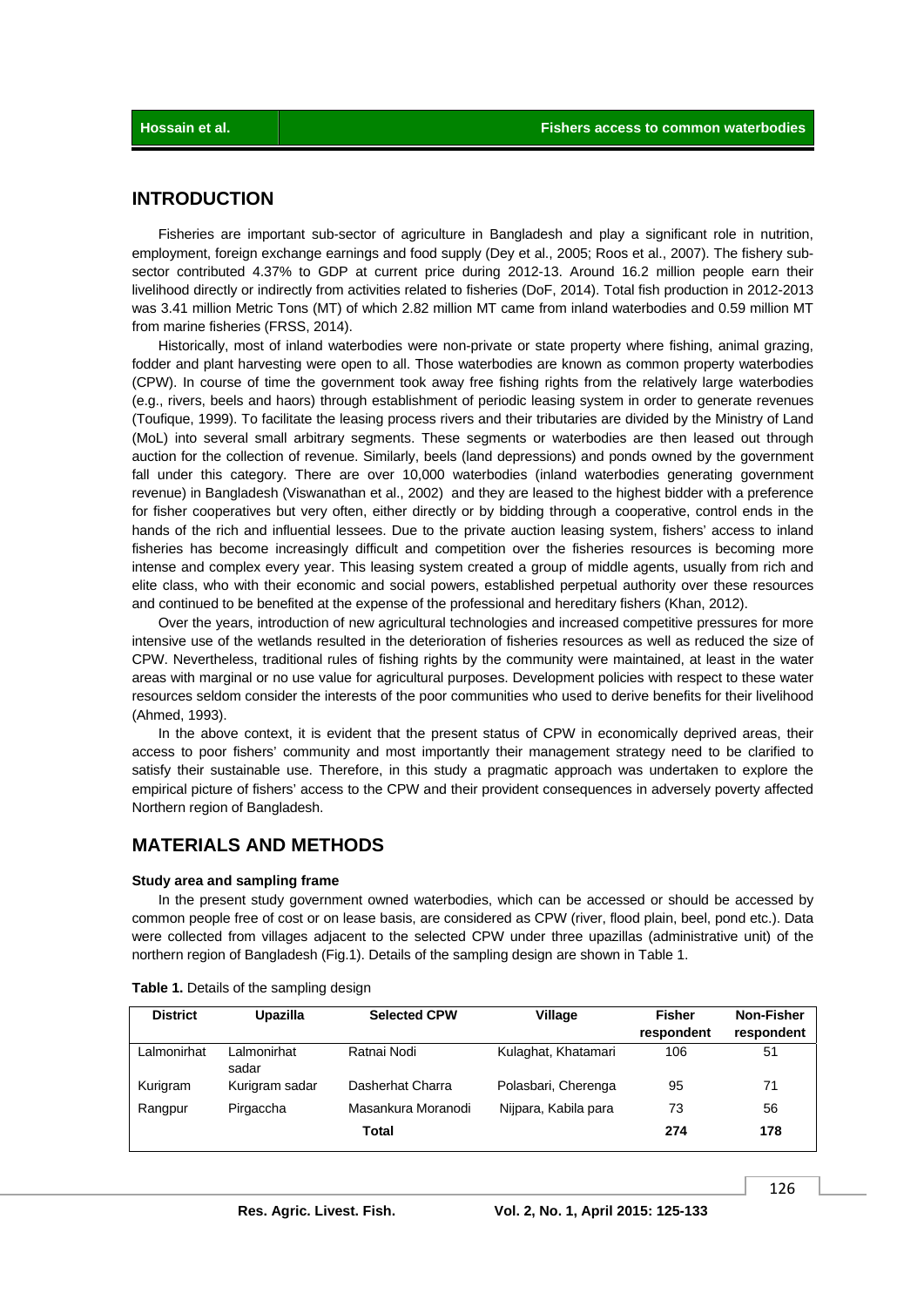#### **Data collection methods**

 The study was conducted through Participatory Rural Appraisal (PRA), survey, monitoring, discussion and consultation among the resource users and stakeholders. Two interview schedules were used for data collection. One was for fishers, non-fishers, and another for different stakeholders including upazilla and district level Personnel of MoL, Department of Fisheries and Ministry of Youth and Sports. Fishers and nonfishers in the study area were selected through simple random sampling method. Fishermen were interviewed at home and or fishing sites. In a given day approximately five to seven interviews were conducted where each interview schedule for fishermen was addressed the issue of fishing activities, access to CPW and their problems relating to access.

 PRA tool such as focus group discussion (FGD) was done with fisher and non-fisher groups in the study areas. Nine FGD sessions, three from each location, were conducted, where each group had 10 to 14 people. FGD sessions were held in front of village shops and on the bank of CPW. Secondary data were collected from relevant upazilla and district level Govt. offices, statistical yearbook, project reports, scientific articles and websites.

#### **Data processing and analysis**

 Data from various sources were coded and entered into database system using Microsoft excel and analyzed though simple statistical methods.

## **RESULTS**

#### **Present status of CPW in the study areas**

 The present status of CPW of three upazillas is presented in Table 2. Data show that most of the waterbodies were leased out to the cooperative in Pirgacha upazilla where in most cases the lessees were nonfishers. In Lalmonirhat and Kurigram sadar the huge percentage of non-leased waterbodies were comprised with river where leasing was unmanageable. Production performance of CPW was about two third in Lalmonirhat sadar comparing with other two upazillas.

#### **Leasing system of CPW**

 Government declared the pro-fishers oriented Jolmohal Policies restrict the lease of CPW within fishers.If an organization of real fishers is registered with cooperative department or department of social welfare at local level then it will be qualified to participate in the lease process. But if the organization has any non-fisher member then it would not be qualified to get the Jolmohal settlement. Individual person or unregistered Community Based Organization (CBO) does not qualify to apply for CPW. Some important features of the new policy are shown in Table 3.

#### **Access to CPW**

 Fishers always did not get access to adjacent waterbodies. Most of the fisher had access to non-leased waterbodies (river and flood plain), which was about 94.5% of the total fisher, followed by beel (Fig. 2). They had access to ponds, small ditches, canals and irrigation canals in small scales. When access to the nearest waterbodies becomes restricted due to lease out or Govt. ban, the fishers have no way but to move to other open waterbodies which often far away from their locality. However, as the non-fishers and subsistence fishers do not depend on the fish catch for their livelihood, they do not go over long distance. The professional fishers go for fishing in different seasonal waterbodies. In the wet season when some low agricultural land is inundated by water they turn into seasonal fishing grounds.

 These temporary fishing grounds are lost when Aman rice cultivation resumes. They exist for three to four months: from the middle of June to the middle of October. But increasingly the owners of the land where these seasonal fishing grounds are formed do not allow the fishers to fish. Some of them have started to charge a fee for access rights while others are having fish aquaculture there by themselves. The professional fishers also fish in the river for two months during March and April. In other season they are hired on contract basis for harvesting fish from the ponds during dry season. Search costs are high, as they have to move from one waterbody to another on foot. A large part of their time is spent on travelling to these marginal waterbodies. As less time available for actual fishing their income fall significantly. This exodus of the fishers to the marginal fishing grounds prompted the landowners to impose new conditions for fishing. Fishers now have to pay more for access rights to these fishing grounds.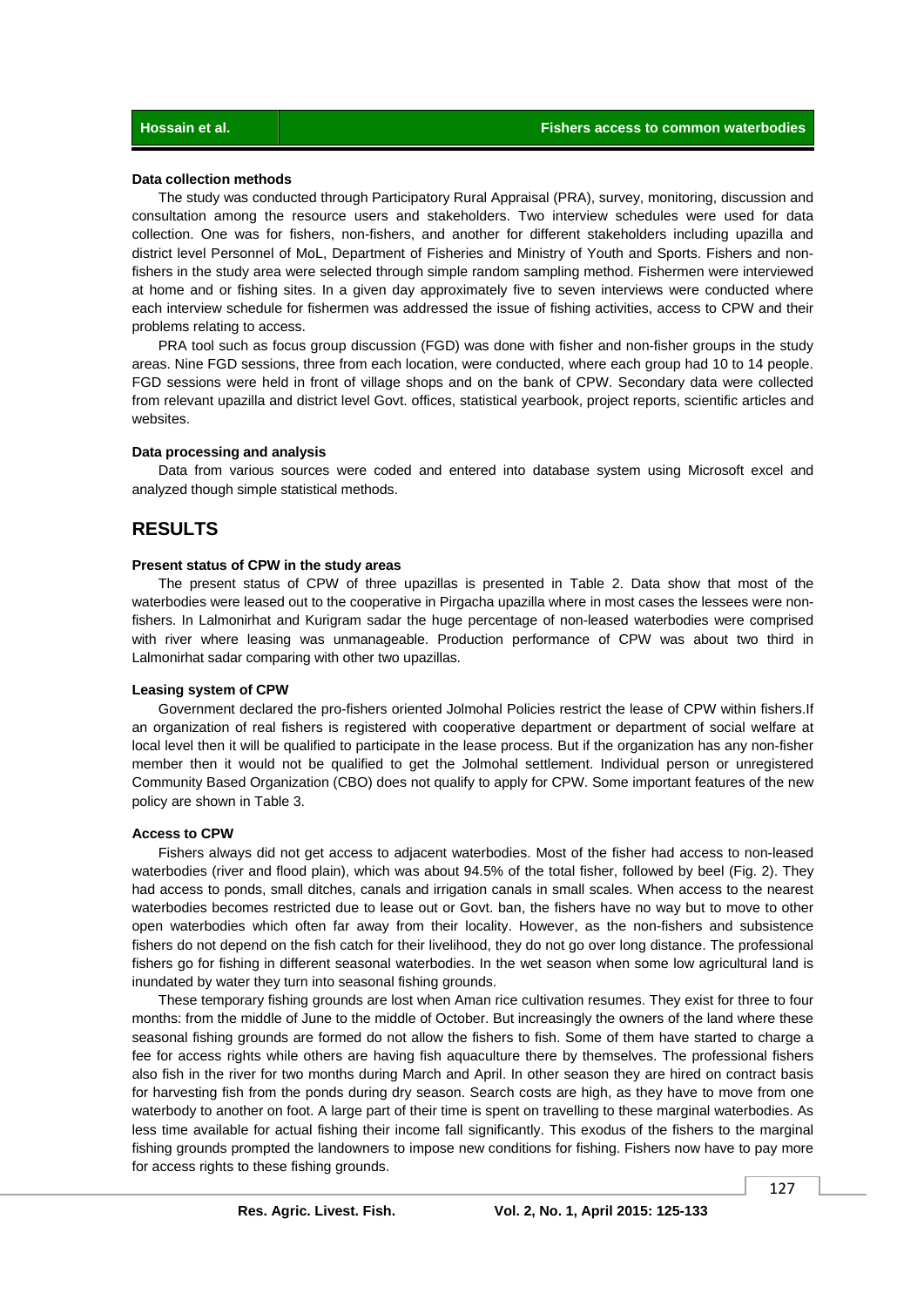#### **Table 2.** Present status of CPW in the study areas

|                                                                  |          | <b>Name of Upazilla</b> |                |
|------------------------------------------------------------------|----------|-------------------------|----------------|
|                                                                  | Pirgacha | Lalmonirhat sadar       | Kurigram sadar |
| Total area of CPW (ha)                                           | 71.51    | 282.84                  | 12423.90       |
| % Leased area                                                    | 98.07    | 13.58                   | 1.47           |
| % Not leased area                                                | 1.93     | 86.42                   | 98.53          |
| Production rate of CPW (kg ha <sup>-1</sup> year <sup>-1</sup> ) | 394.63   | 240.19                  | 395.80         |

**Table 3.** Government Jolmohal Policy 2009

| <b>Criteria</b>      | <b>Type of Jolmohal</b>                                                                                                     | Remarks                                                                                                            |                                                            |
|----------------------|-----------------------------------------------------------------------------------------------------------------------------|--------------------------------------------------------------------------------------------------------------------|------------------------------------------------------------|
|                      | CPW over 20 acres                                                                                                           | <b>CPW below 20 acres</b>                                                                                          |                                                            |
| <b>Eligibility</b>   | <b>Registered Community Based</b><br>Organization (CBO)                                                                     | <b>Registered CBO</b>                                                                                              | All members must<br>be fishers                             |
| Leasing<br>authority | District Jolmohal Management<br>Committee on behalf of MoL (DC <sup>1</sup><br>convener, RDC <sup>2</sup> Member Secretary) | Upazila Jolmohal Management<br>Committee MoL (UNO <sup>3</sup> convener,<br>AC <sup>4</sup> Land Member Secretary) | In absence of AC<br>(Land) upazilla<br>cooperative officer |
| Lease<br>period      | Max. 3 years                                                                                                                | Max. 3 years                                                                                                       |                                                            |
| Lease<br>value       | Average of last 3 years plus 5%                                                                                             | Average of last 3 years plus 5%                                                                                    |                                                            |
| <b>Access</b>        | No CBO will get tenure of more than<br>two Jolmohals                                                                        | No CBO will get tenure of more than<br>two Jolmohals                                                               |                                                            |

<sup>1</sup>District Commissioner; <sup>2</sup>Revenue Deputy Commissioner; <sup>3</sup>Upazila Nirbahi Officer; <sup>4</sup>Assistant Commissioner

#### **Table 4.** Problems of using CPW

| <b>Problem</b>                                                               | Rank |
|------------------------------------------------------------------------------|------|
| Decrease in catch from open waters                                           |      |
| Short tenure of lease                                                        |      |
| Development of culture based fisheries in private owned seasonal flood plain |      |
| Control of CPW by influential person                                         |      |
| Lack of alternative job in ban or lean period                                | 5    |
| Difficulty in forming CBO                                                    | 6    |
| Shortage of lease money                                                      |      |
| High lease value                                                             | 8    |
| Limited contact with concerned Govt. Official                                | 9    |
| Social conflict                                                              | 10   |

#### **Mode of involvement in fishing**

 Among the fishers, 85.0% were professional, they completely depend on fish capture and selling for their livelihood (Fig. 3) while 12% and rest were seasonal and subsistence respectively. The seasonal fishers generally caught fish only in the peak season of fishing but in the lean fishing season they had to find out alternative way for livelihood, as the return from fishing was very poor to ensure their living. On the other hand, majorityof non-fishers (96%) used to catch fish from CPW only for their own consumption.

#### **Problems of using CPW**

 Respondents were asked about the problems of using CPW and the responses were ranked according to the prioritization (Table 4).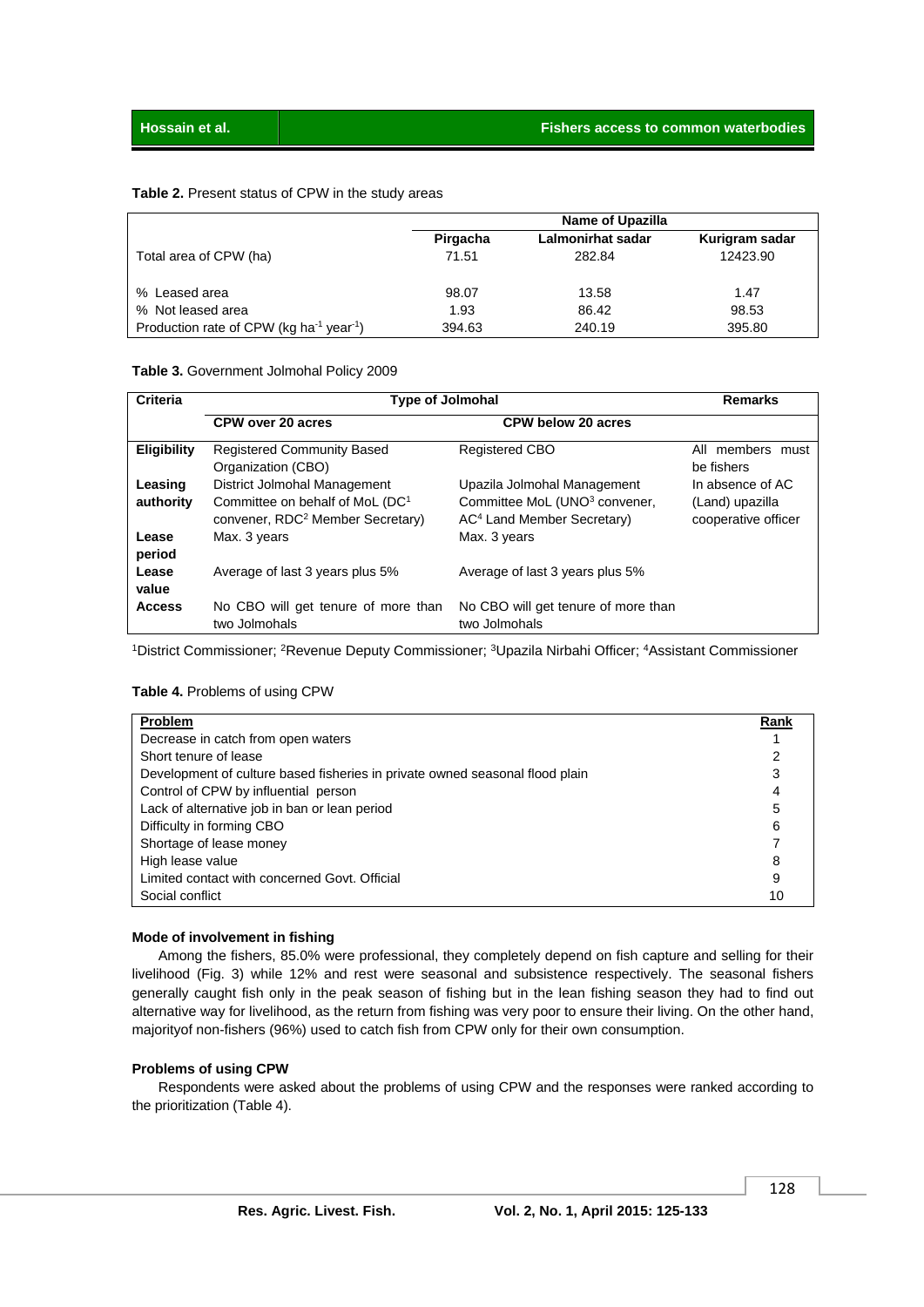## **DISCUSSION**

 In the present study, 'Fisher' is considered as someone who catches fish from natural source and sells it for the livelihood. All others rural people who do not fish for their business purpose but may occasionally catch fish for their own consumption are grouped as non-fisher. There are several groups involved in fishing or fishing related activities in inland open waters of Bangladesh and they include the traditional caste fishers (mostly Hindus), non-traditional fishers (who entered fishing later), the leaseholders of waterbodies (who are mostly non-fishers), and the general fishers (members of the public) (Blanchet, 1993).

 The present access status and leasing system of CPW has created substantive problems for the fishers group as well as the whole community. Decrease of fish catch from open water was the most mentioned problem by the fishers. In the past, waterbodies were full of fish. However, availability of fish has declined in the recent time. Open access to the non-leased waterbodies was the main cause for dwindling fish stock and bio-diversity. Fishers always do not follow fishing regulation and indiscriminately harvest small fish and brood fish where they have full access.

 On the other hand, in case of lease out waterbodies the present Jolmohal Policy allows three years of lease period while the bureaucratic systems may take time and make the lease period even shorter. When a lessee takes lease of a waterbody for short time, he cannot contribute to improve the habitat and fish stock. On the contrary, he exploits heavily by harvesting fry, brood fishes and draining up the fish pocket or shelter in dry season before ending his tenure. Khaled (1985) examined leasing methods of river fisheries and found that overexploitation of the fisheries is encouraged by the government through its existing leasing system. Under this system leaseholders receive short-term leases with no guarantee that a lessee will be able to renew the lease of the same fishery in successive years. Barr and Dixon's (2001) studied on the management of CPR in Bangladesh and revealed that a revenue oriented fisheries management system with short lease terms where lease values increase yearly with no consideration for the productivity of waterbodies encourages over fishing and destructive fishing. The lessees most often dewater waterbodies to maximize profit at the expense of the sustainability of fish biodiversity.

 Similarly, the difficulty in establishing user rights when combined with the disincentive effect of short-term leases, further reduces the return from stocking or semi-intensive aquaculture in CPW. When lake fishing shifts from capture to semi-intensive (stocking, without fertilizer use) or intensive (stocking with fertilizer use) some infrastructures are needed. Landing platforms are needed with connections to the main roads connecting to the markets, to be able to carry at a reasonable cost the high volume of fish to the market. Govt. has leased out the CPW for better management and revenue collection. However, the poor fishers' community cannot often arrange lease money and lose the control over CPW.

 Recent expansion of aquaculture has reduced the access of the poor to CPW. However, when the floodplain aquaculture is conducted in private land, the landowner can only be a member. In case of Govt. land the people who can subscribe can take part in the process of fish culture. Blanchet (1993) in her study of Shanir Haor in the wetland region of Bangladesh showed how property rights, fishers access to fisheries and local fishing practices differ from the text of the law. The powerful leaseholders of water estates claim ownership over the fish stock at all times of the year. Lack of alternative job in ban or lean period of the year was another problem faced by the fishers in the study areas. When CBO adopt restrictions on fishing during the spawning season or ban on fine mesh nets, this is likely to reduce the income of fishers who depend day to day on fishing for their livelihood.

 In the study area most of the respondents emphasized on the community based approach to get access to CPW and sustainable management. However, they found establishment of CBO was very difficult. This is due to lack of capital, education and integrity where influential member of the CBO often exploits them. Sometimes CBO leaders work for the interest of outsiders influential non-fishers. There were several initiatives in the country for community based management of CPW including Community Based Fisheries Management Project -1 (CBFM-1) and CBFM-2. It was found that most of the CBO formed by them worked effectively during the project period when the project gives support to the CBO. After completion of project period CBO do not work properly.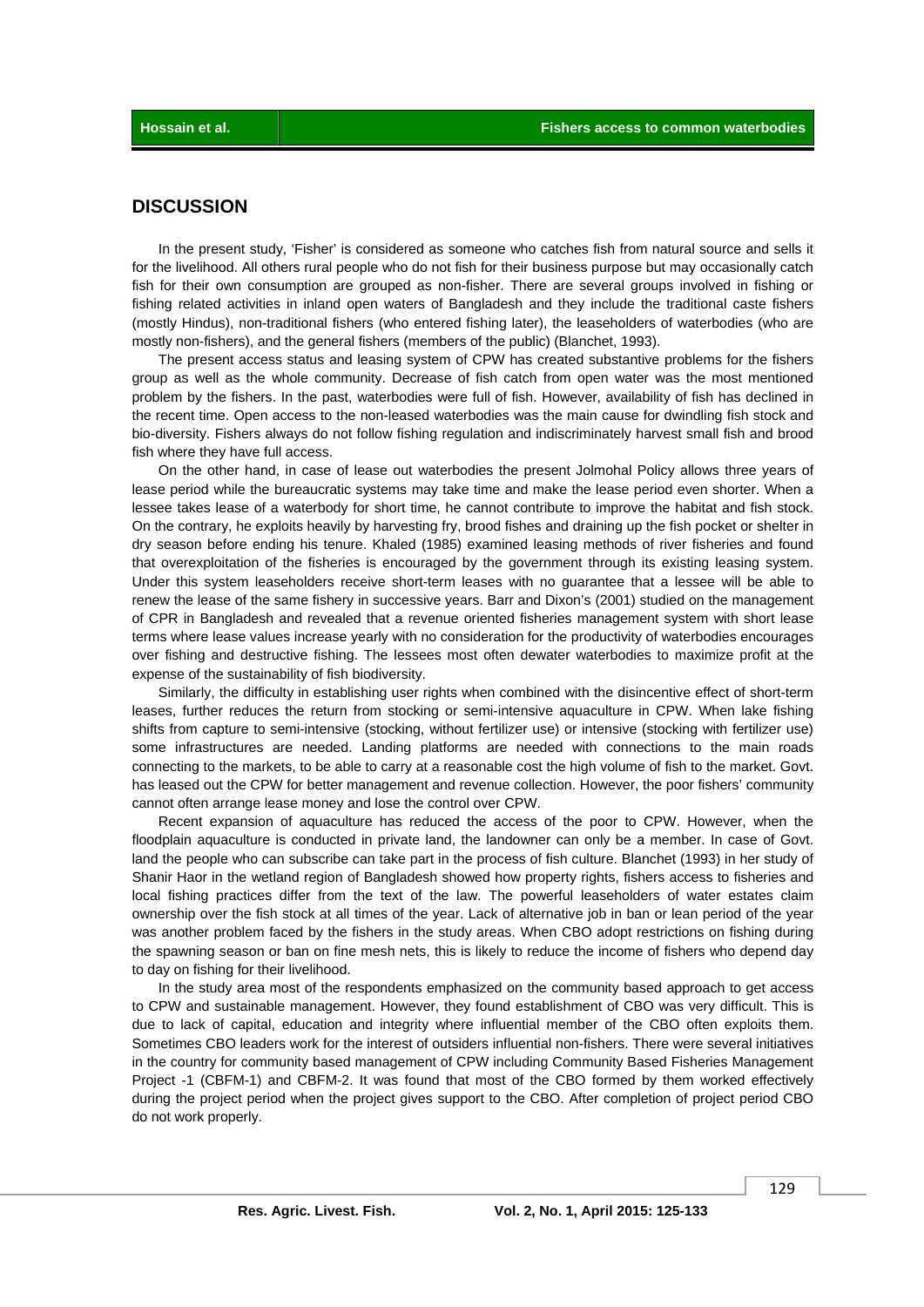

**Figure 1.** Map of the study area showing northern districts (sampled villages with legend)



**Figure 2.** Present access status of CPW of fisher and non-fisher group (n = 452)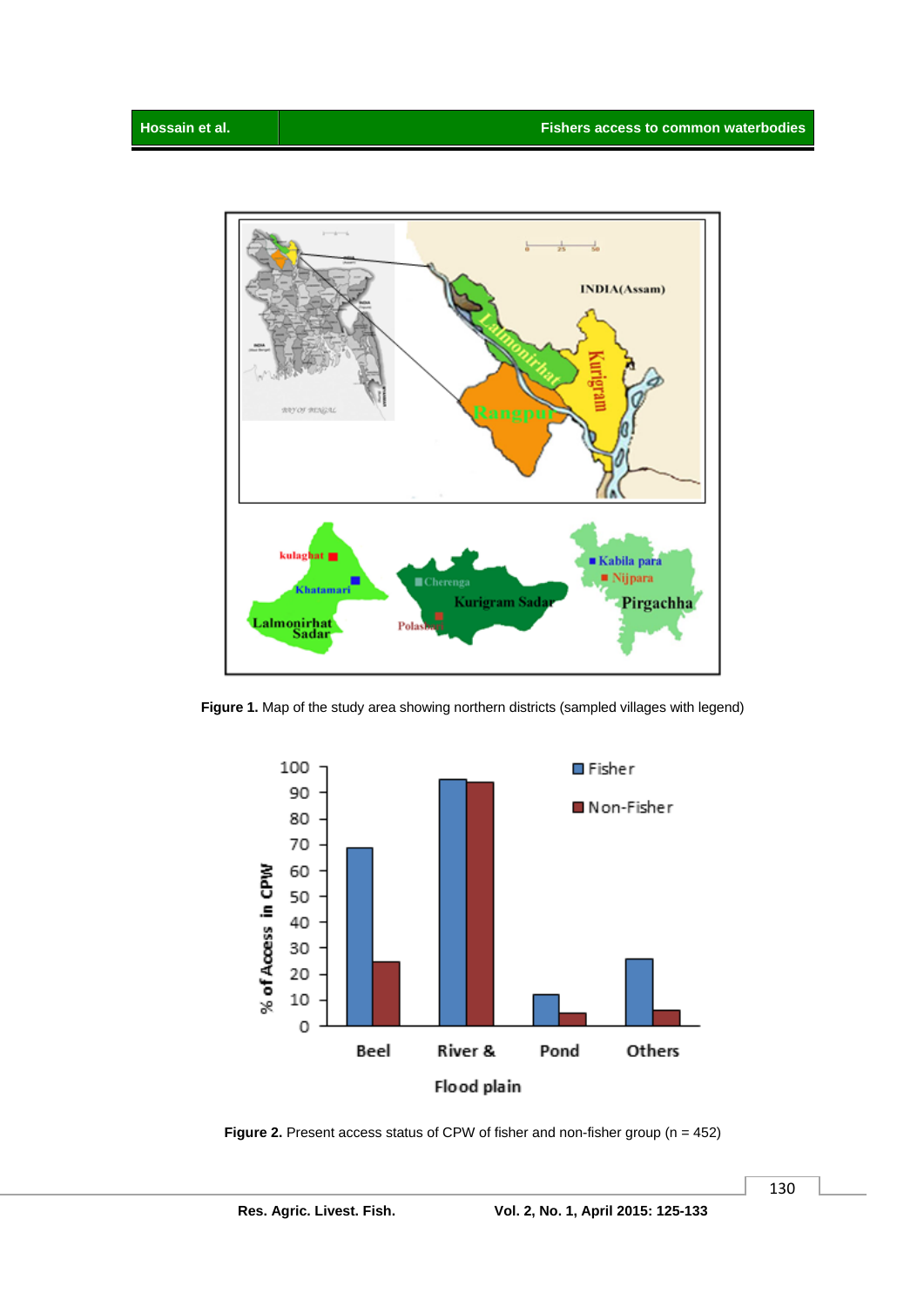

**Figure 3.** Mode of involvement in fishing in CPW by fishers (n = 274) and non-fishers (n = 178)

 Access of fishers to CPW can be sustained through CBFM approach. CBFM controls the resource with the involvement of some government or other non-government organizations (NGO), at least for a certain period. The coastal marine fisheries resources management in Fiji, Solomon Island (Baines, 1989), coastal Japan (Ruddle, 1989), Java/Indonesia, West Africa (Lasserre and Ruddle, 1983), Mali (Moorehead, 1989) and Hawaii (Costa-Pierce, 1987; Berkes, 1996) has been shown to be successful through CBO. The Maine lobster fishery is an example of both communal and state property, where fishermen use it as a communal resource but the state maintains some management jurisdiction (Acheson, 1989). Experiences of the last decades have indicated that initiatives to alleviate poverty and achieve food security can seldom be preserved if planned without the involvement of the community. Community-centred approaches (CCA) encourage self-reliance, self-help and by doing so, raise self-esteem. Such approaches aim at empowering communities to make optimal use of locally available resources, and to effectively demand additional resources and better services to improve their livelihoods. Building on traditional social networks of support and mutual assistance, CCA mobilize community members in activities to meet their perceived needs and development priorities, thus making a significant contribution to sustainable development at local and national levels. CCA help to ensure that a range of stakeholders including women and marginal groups becomes part of the development process, real issues and needs are addressed, implementation and monitoring are improved, and sustainability enhances by giving users the leading role in developing and adapting activities. To reduce the risk of low compliance or seasonal loss of fishing incomes, Govt., local NGO should identify potentially profitable income generating activities that can compensate for restrictions on fishing and provide micro-credit and training in these activities to groups of poor fishers.

 In Japan, the fishers' organization provide fund to Govt. mariculture corporations to stock coastal area with hatchery-produced fry. The fishers stop total harvesting from the stocked area or stop harvesting of the particular species for a certain period. After the self-imposed ban period they get a handsome harvest (Ruddle, 1989). This technique could be a good exemplary to manage the sustainable access of the fishers' to CPW.

## **CONCLUSION**

 Fishers could not benefit from Government policy regarding CPW and the new policy could not ensure leasing access due to lack of education, capital, unity, and leadership. In the present situation of Bangladesh complete open access to CPW was found unproductive. In open access system, fish stock declined drastically due to illegal and over fishing. Moreover, the current leasing system was found ineffective. Leasing of CPW should primarily be a means of controlling access to waterbodies to ensure sustainable management and not a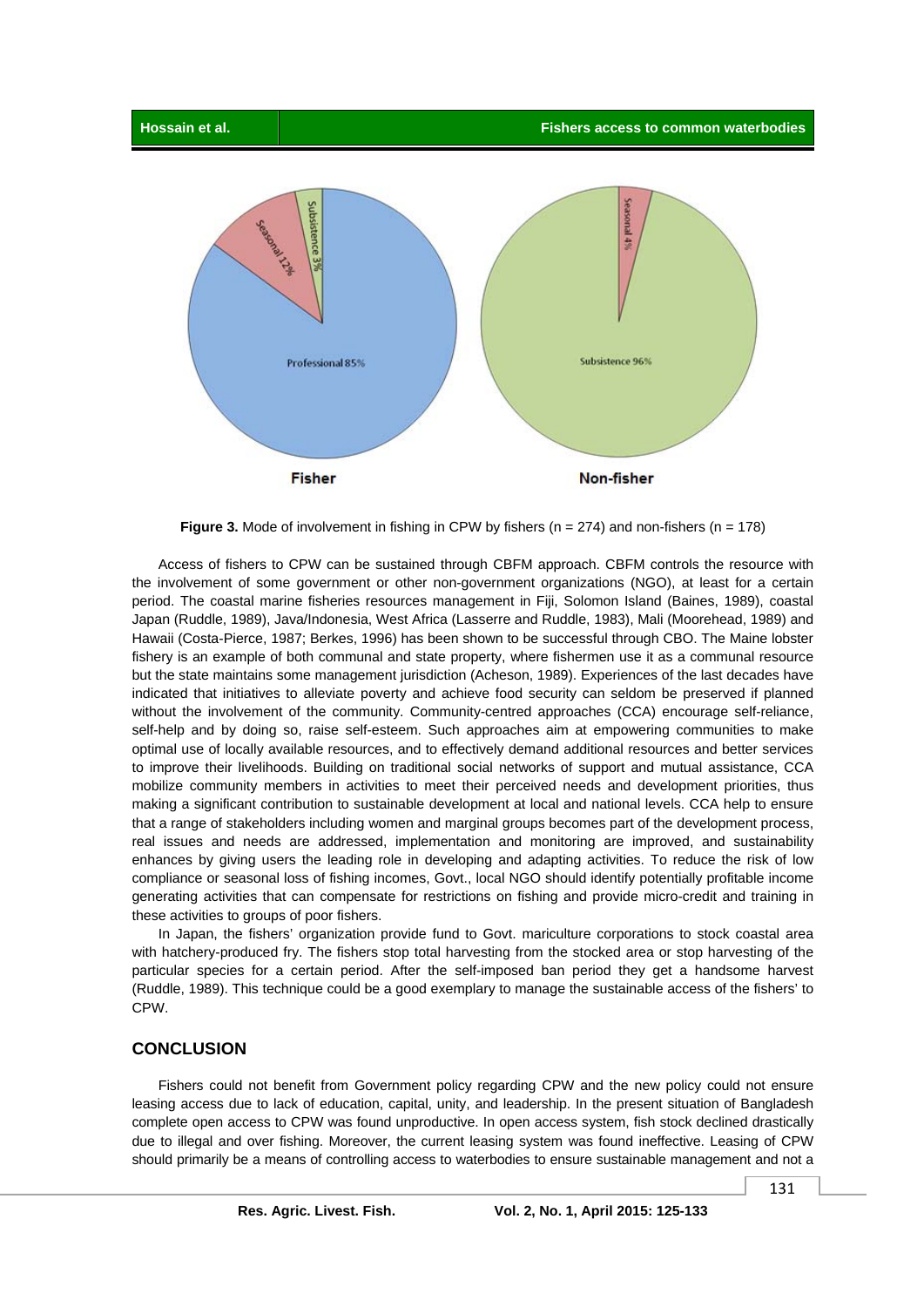| Hossain et al. | <b>Fishers access to common waterbodies</b> |
|----------------|---------------------------------------------|
|                |                                             |

system to raise government revenue. All management of CPW must be subjected to the preparation and implementation of a regulatory plan with the participation of fisher and user communities through CBM strategies. However, if the CPW properly utilized by the poor fisher it may contribute significantly to their income generation and nutrition security, thus will help to ensure food security of extremely poverty affected areas at the Northern region of Bangladesh.

## **ACKNOWLEDGMENTS**

 This study was financed under the Research Grants Scheme (RGS) of the National Food Policy Capacity Strengthening Programme (NFPCSP). The NFPCSP is implemented by the Food and Agriculture Organization (FAO) of the United Nations (UN) the Food Planning and Monitoring Unit (FPMU and Ministry of Food and Disaster Management with the financial support of European Union (EU) and USAID.

## **REFERENCES**

- 1. Acheson JM, 1989. Where have all the exploiters gone? Co-management of the Maine Lobster industry. In Common property resource: ecology and community-based sustainable development, Eds., Berkes, F. Belhaven Press, London, pp: 199-217.
- 2. Ahmed M, 1993. Rights, Benefits and Social Justice: Keeping Common Property Freshwater Wetland Ecosystem of Bangladesh Common. Paper presented at the Fourth Common Property Conference, ICLARM, Philippines.
- 3. Baines GBK, 1989. Traditional resource management in the Melanesian South Pacific: a development dilemma. In Common property resources: ecology and community based sustainable development, Eds., Berkes, F. Belhaven Press, London, pp: 273-295.
- 4. Barr JJF and PJ Dixon, 2001. Methods for consensus building for management of common property resources. Final Technical Report for project R7562. London: DFID.
- 5. Berkes F, 1996. Social Systems, Ecological Systems and Property Rights. In Ecological, Economic, Cultural, and Political Principles of Institutions for the Environment, Eds., Hanna, SS, C, Folke and KG, Maler. Island Press, Washington, DC, pp: 87-107.
- 6. Blanchet T, 1993. Fisheries specialist study: draft final. FAP 6. Dhaka: Northeast Regional Water Management Project, CIDA with the Government of Bangladesh.
- 7. Costa-Pierce BA, 1987. Aquaculture in ancient Hawaii, Bioscience, 37: 320-330.
- 8. Dey MM, MA Rab, A Kumar, A Nisapa and M Ahmed, 2005. Food safety standard and regulatory measures: Implications for selected fish exporting Asian countries, Aquaculture Economics and Management, 9 (1&2): 217-236.
- 9. DoF (Department of Fisheries), 2014. Saranica, Matsya Pakhya Sankalan, Ministry of Fisheries and Livestock. The Government of Peoples republic of Bangladesh, Dhaka, Bangladesh. pp. 124.
- 10. FRSS, 2014. Fisheries Statistical Year Book. Fisheries Resources Survey Systems. Department of Fisheries, Ministry of Fisheries and Livestock, Dhaka, Bangladesh. pp. 50.
- 11. Hardin G, 1998. "Extensions of 'The tragedy of the commons'". Science, 280 (5364): 682-683.
- 12. Khaled MS, 1985. Production technology of the riverine fisheries in Bangladesh. In Small-scale fisheries in Asia: socio-economic analysis and policy, Eds., Theodore, P. International Development Research Centre, Canada.
- 13. Khan MA, MF Alam and KJ Islam, 2012. The impact of co-management on household income and expenditure: An empirical analysis of common property fishery resource management in Bangladesh. Ocean & Coastal Management, 65: 67-78.
- 14. Lasserre D and K Ruddle, 1983. Traditional knowledge and management of marine coastal systems. Biology International Special Issue 4.
- 15. Moorehead R, 1989. Changes taking places in common property resource management in the Inland Niger Delta of Mali. In Common property resources: ecology and community based sustainable development, Eds., Berkes, F. Belhaven Press, London. pp. 256-272.
- 16. Roos N, AM Wahab, C Chamnan and SH, Thilsted, 2007. The role of fish in food-based strategies to combat vitamin A and mineral deficiencies in developing countries. Journal of Nutrition, 137: 1106- 1109.